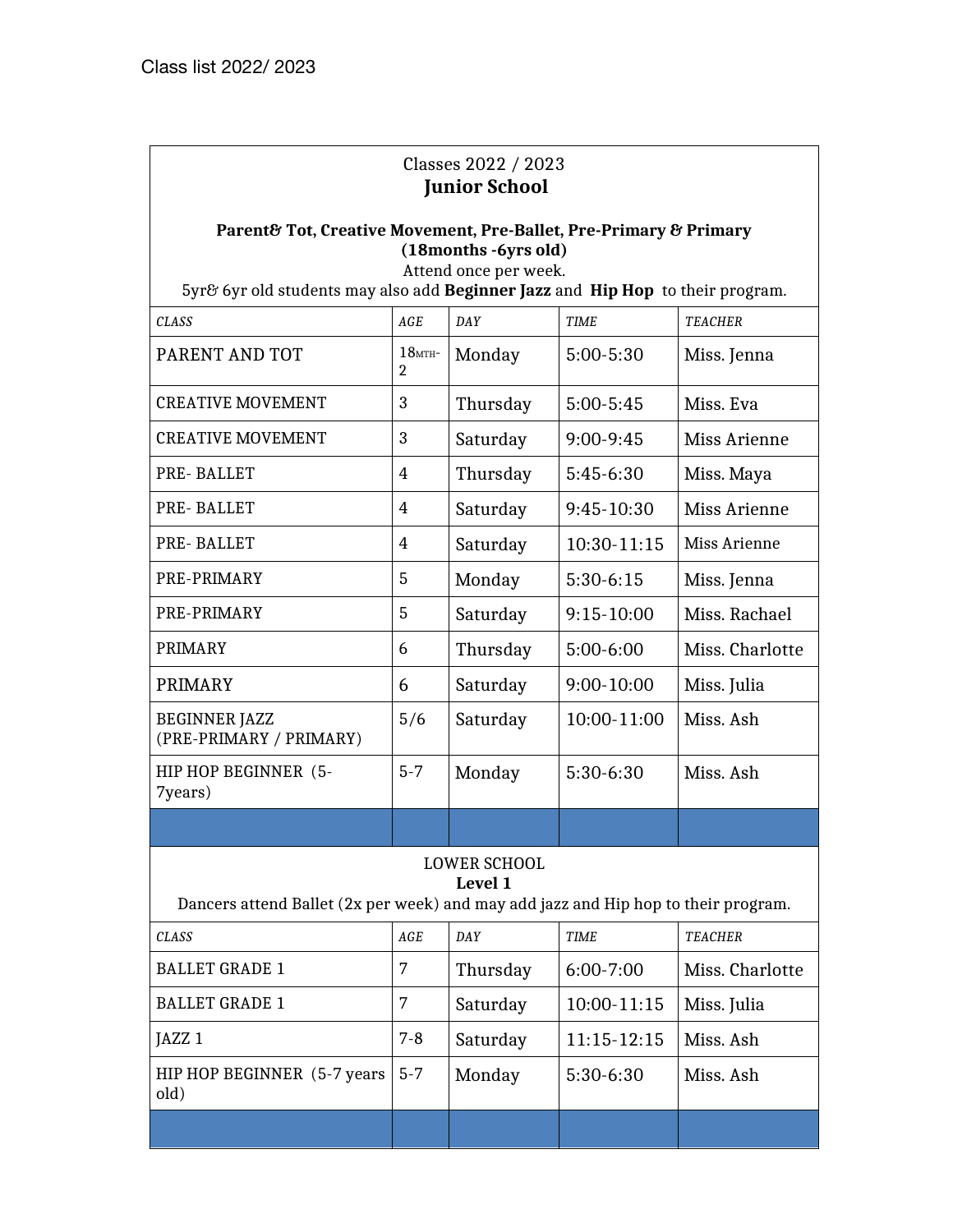| Level 2<br>Dancers attend Ballet (2x per week) and may add jazz and Hip hop to their program.                                                                             |          |            |               |                |  |
|---------------------------------------------------------------------------------------------------------------------------------------------------------------------------|----------|------------|---------------|----------------|--|
| CLASS                                                                                                                                                                     | AGE      | DAY        | <b>TIME</b>   | <b>TEACHER</b> |  |
| <b>BALLET GRADE 2</b>                                                                                                                                                     | 8        | Thursday   | $4:30-5:45$   | Noah           |  |
| <b>BALLET GRADE 2</b>                                                                                                                                                     | 8        | Saturday   | 11:15-12:30   | Miss. Julia    |  |
| JAZZ <sub>2</sub>                                                                                                                                                         | 8        | Saturday   | 12:30-1:30    | Miss. Julia    |  |
| HIP HOP JUNIOR (8-11 years<br>old)                                                                                                                                        | $8 - 11$ | Monday     | 6:30-7:30     | Miss. Ash      |  |
|                                                                                                                                                                           |          |            |               |                |  |
| Not available in 2022/2023 Level 3<br>Dancers attend Ballet (2x per week). Dancers Participating in Performance Class Require:<br>2 Ballet, 1Jazz, 1Modern, 1Conditioning |          |            |               |                |  |
| <b>CLASS</b>                                                                                                                                                              | AGE      | <b>DAY</b> | <b>TIME</b>   | <b>TEACHER</b> |  |
| <b>BALLET GRADE 3</b>                                                                                                                                                     | 9        |            |               |                |  |
| <b>BALLET GRADE 3</b>                                                                                                                                                     | 9        |            |               |                |  |
| MODERN 3                                                                                                                                                                  | ٩        |            |               |                |  |
| HZZ3                                                                                                                                                                      | 9        |            |               |                |  |
| HIP HOP JUNIOR (8-11 years old)                                                                                                                                           | $8 - 11$ |            |               |                |  |
| <del>YOGA</del>                                                                                                                                                           |          |            |               |                |  |
| PERFORMANCE CLASS 1 (By invite only)                                                                                                                                      |          |            |               |                |  |
|                                                                                                                                                                           |          |            |               |                |  |
| Level 4<br>Dancers attend Ballet (2x per week)<br>Dancers Participating in Performance Class Require:<br>2 Ballet, 1Jazz, 1Modern, 1yoga                                  |          |            |               |                |  |
| <b>CLASS</b>                                                                                                                                                              | AGE      | <b>DAY</b> | <b>TIME</b>   | <b>TEACHER</b> |  |
| <b>BALLET GRADE 4</b>                                                                                                                                                     | 10       | Tuesday    | 4:30-6:00     | MIs. Micaela   |  |
| <b>BALLET GRADE 4</b>                                                                                                                                                     | 10       | Saturday   | 12:15-1:30    | Miss. Carol    |  |
| <b>MODERN 4</b>                                                                                                                                                           | 10       | Saturday   | 1:30-2:30     | Miss. Julia    |  |
| JAZZ 4                                                                                                                                                                    | 10       | Tuesday    | $6:00 - 7:00$ | Miss. Karla    |  |
| HIP HOP JUNIOR (8-11 years)                                                                                                                                               | $8 - 11$ | Monday     | 6:30-7:30     | Miss. Ash      |  |
| <b>YOGA</b>                                                                                                                                                               |          | Sunday     | 11:00-12:00   | Miss. Robyn    |  |
| PERFORMANCE CLASS 1 By invite                                                                                                                                             |          | Sunday     | 12:00-1:00    | Miss. Jenna    |  |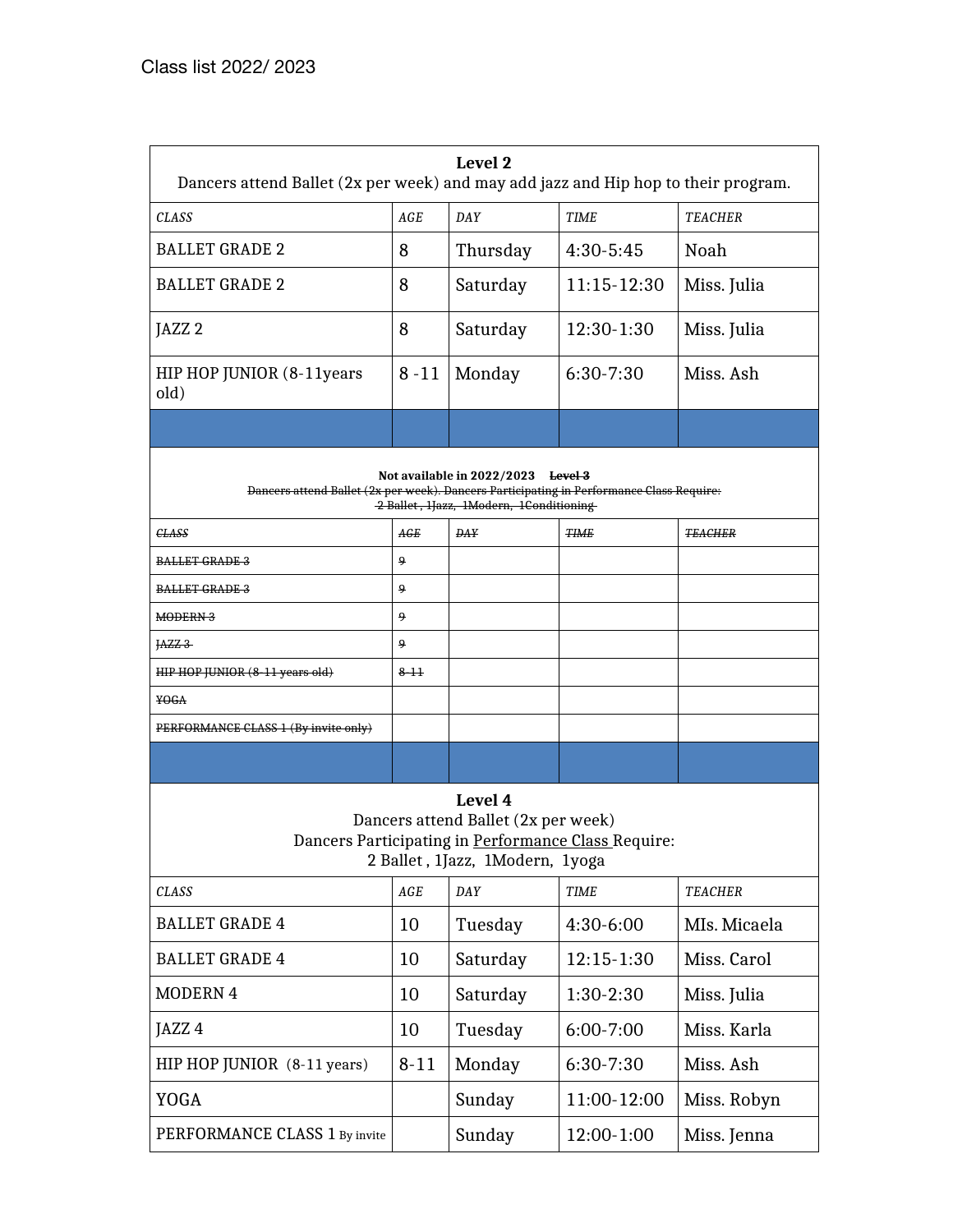| Level 5                                |
|----------------------------------------|
| Dancers attend Ballet (2-3x per week). |

Dancers Participating in Performance Class Require: 2 Ballet (min), Jazz, Modern, yoga

| <b>CLASS</b>                                          | AGE | DAY     | <b>TIME</b>   | <b>TEACHER</b> |
|-------------------------------------------------------|-----|---------|---------------|----------------|
| <b>BALLET GRADE 5</b>                                 | 11  | Monday  | $4:30-6:00$   | Miss. Carol    |
| <b>BALLET GRADE 5</b>                                 |     | Tuesday | $6:00 - 7:30$ | Miss, Micaela  |
| JAZZ <sub>5</sub>                                     |     | Tuesday | $5:00-6:00$   | Miss. Karla    |
| <b>MODERN 5</b>                                       |     | Monday  | $6:15-7:15$   | Miss. Jenna    |
| HIP HOP Jr 8-11yrs                                    |     | Monday  | $6:30-7:30$   | Miss. Ash      |
| Yoga                                                  |     | Sunday  | 11:00-12:00   | Miss. Robyn    |
| PERFORMANCE CLASS 1<br>by invitation (By invite only) |     | Sunday  | $12:00-1:00$  | Miss. Jenna    |

**LEVEL 6 BELOW**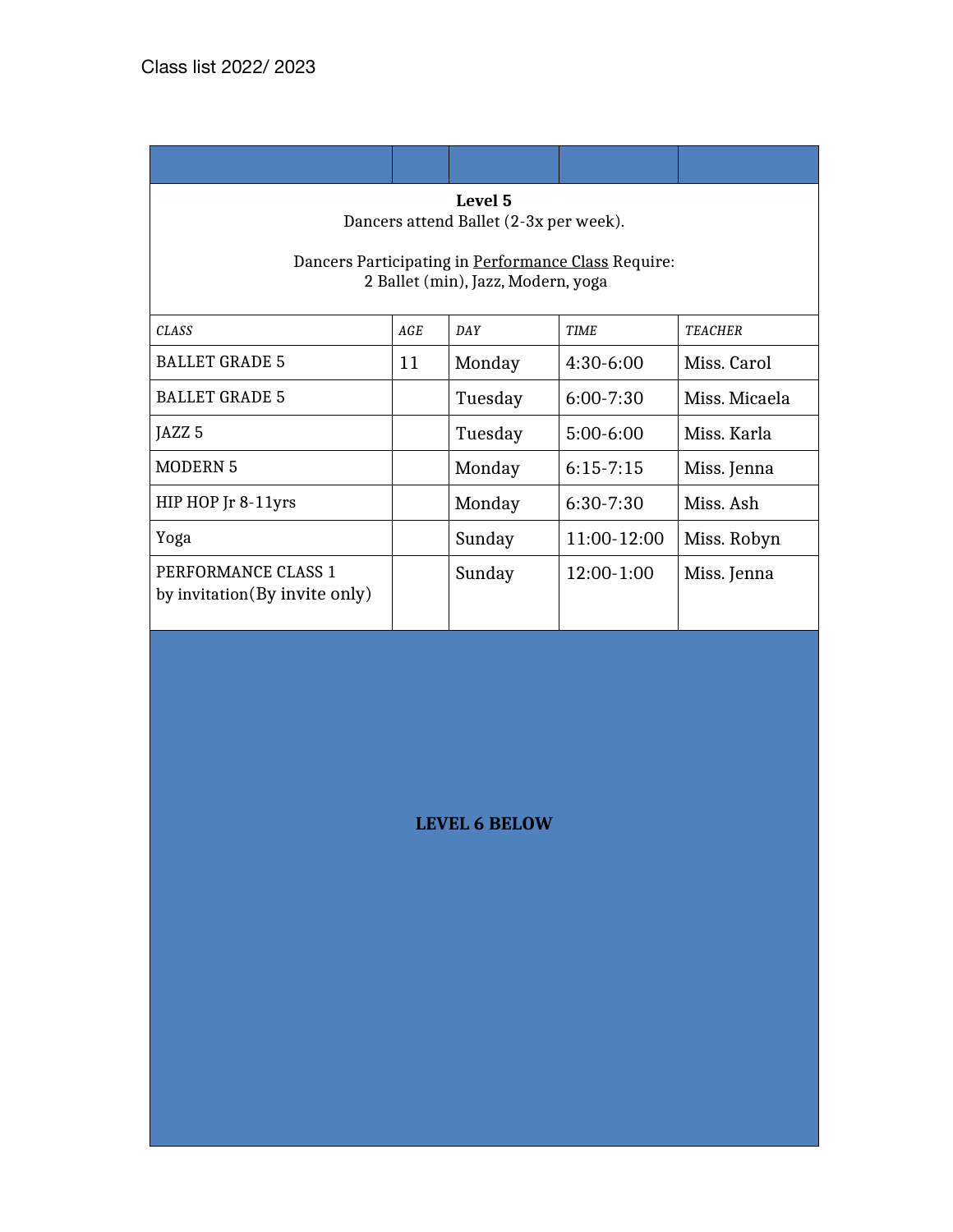#### **UPPER SCHOOL Level 6 Intermediate Foundation**

Dancers attend Ballet (2-3x per week).

Dancers Participating in Performance Class Require: 2-3 Ballet, 1Jazz, 1Modern, 1Body Conditioning

| <b>CLASS</b>                                           | AGE       | DAY       | <b>TIME</b>    | <b>TEACHER</b>                |
|--------------------------------------------------------|-----------|-----------|----------------|-------------------------------|
| <b>BALLET</b> Intermediate<br>Foundation               | $11+$     | Tuesday   | $5:00 - 7:00$  | Miss. Julia                   |
| <b>BALLET</b> Intermediate<br>Foundation               |           | Thursday  | $5:45-7:30$    | Miss. Micaela                 |
| <b>BALLET</b> Intermediate<br>Foundation               |           | Saturday  | $12:15 - 1:45$ | Miss. Micaela                 |
| <b>POINTE</b> Intermediate<br>Foundation /Intermediate |           | Saturday  | $11:15-12:15$  | Miss. Carol                   |
| <b>BALLET</b> Intermediate<br>Foundation               |           | Sunday    | $10:45-12:00$  | Miss. Jenna                   |
| JAZZ Intermediate Foundation                           |           | Tuesday   | $7:00 - 8:00$  | Miss. Karla                   |
| <b>MODERN</b> Intermediate<br>Foundation               |           | Wednesday | $6:00 - 7:00$  | Miss. Deanna                  |
| <b>BODY CONDITIONING / YOGA</b>                        |           | Sunday    | 10:00-10:45    | Mss. Robyn /<br>Miss. Micaela |
| HIP HOP SENIOR (11-14)                                 | $11 - 14$ | Wednesday | $5:00-6:00$    | Miss. Georgia                 |
| PERFORMANCE CLASS 2<br>(By invite only)                |           | Sunday    | 12:00-1:00     | Miss. Micaela                 |
| <b>CLASSICAL VARIATIONS 1</b>                          |           | Sunday    | $1:15-2:15$    | Miss. Jenna                   |

**LEVEL 7 BELOW**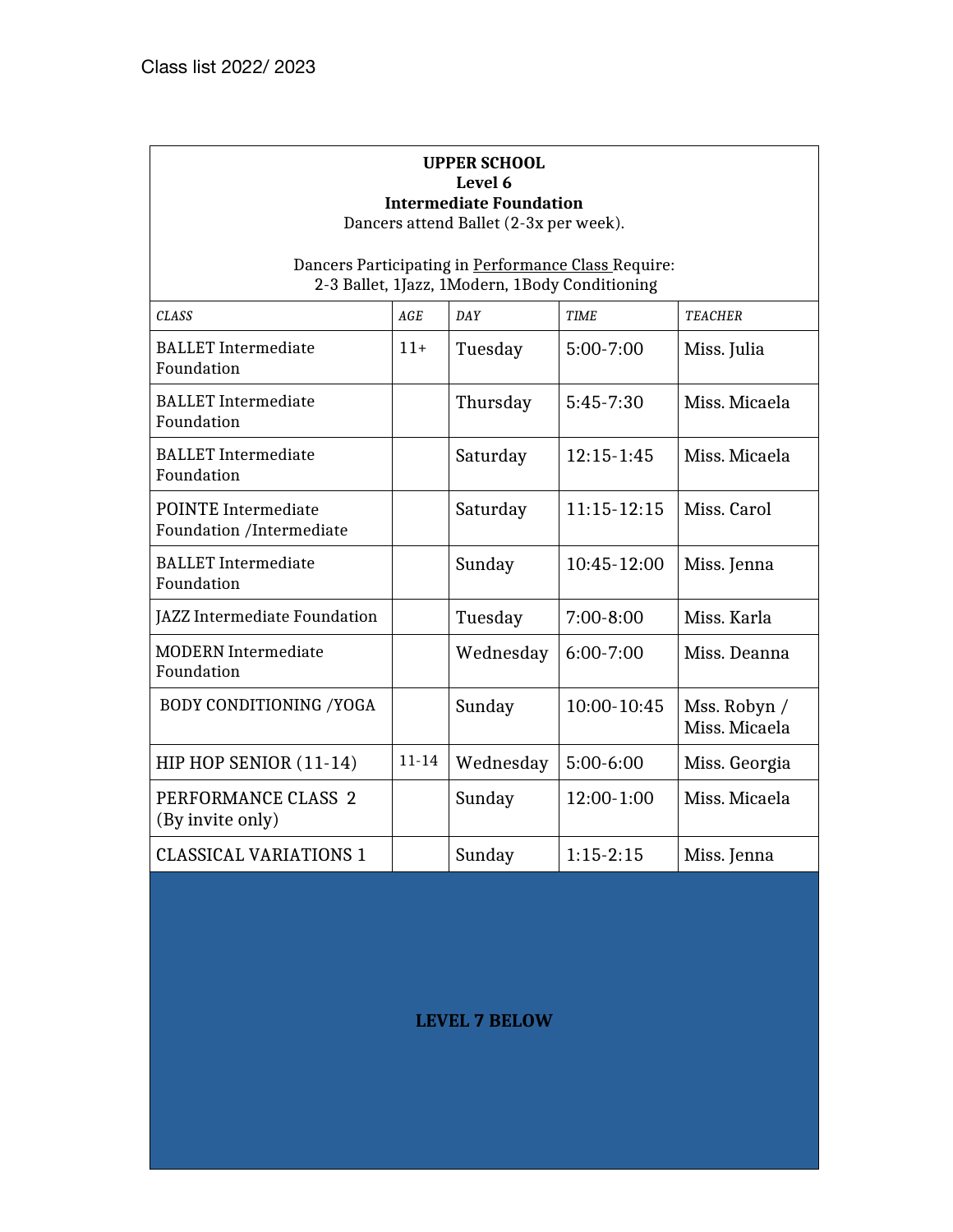#### **UPPER SCHOOL Level 7 Intermediate A**

Dancers attend Ballet (2-3x per week).

Dancers Participating in Performance Class Require: 2-3 Ballet, 1Jazz, 1Modern, 1Body Conditioning

| <b>BALLET INTERMEDIATE</b>                            | 12        | Monday    | $7:15-9:15$   | Miss. Jenna                    |
|-------------------------------------------------------|-----------|-----------|---------------|--------------------------------|
| <b>BALLET INTERMEDIATE</b>                            |           | Thursday  | 7:30-9:30     | Miss. Jenna                    |
| <b>BALLET INTERMEDIATE</b><br>A                       |           | Sunday    | 10:45-12:00   | Miss. Micaela                  |
| Intermediate foundation /<br>Intermediate Pointe      |           | Saturday  | $11:15-12:15$ | Miss. Carol                    |
| MODERN INTERMEDIATE A                                 |           | Wednesday | $5:00-6:00$   | Miss. Deanna                   |
| JAZZ INTERMEDIATE A                                   |           | Wednesday | $6:00 - 7:00$ | Miss. Julia                    |
| CONDITIONING / YOGA<br><b>INTERMEDIATE / Advanced</b> |           | Thursday  | $6:30-7:30$   | Miss. Robyn                    |
| CONDITIONING / YOGA<br><b>INTERMEDIATE / Advanced</b> |           | Sunday    | 10:00-10:45   | Miss. Robyn /<br>Miss. Micaela |
| HIP HOP SENIOR (11-14yrs)                             | $11 - 14$ | Wednesday | 5:00-6:00     | Miss. Georgia                  |
| PERFORMANCE CLASS 3<br>(By invite only)               |           | Sunday    | 12:00-1:00    | Miss. Carol                    |
| <b>CLASSICAL VARIATIONS 1</b>                         |           | Sunday    | $1:15-2:15$   | Miss. Jenna                    |

## **LEVEL 8 BELOW**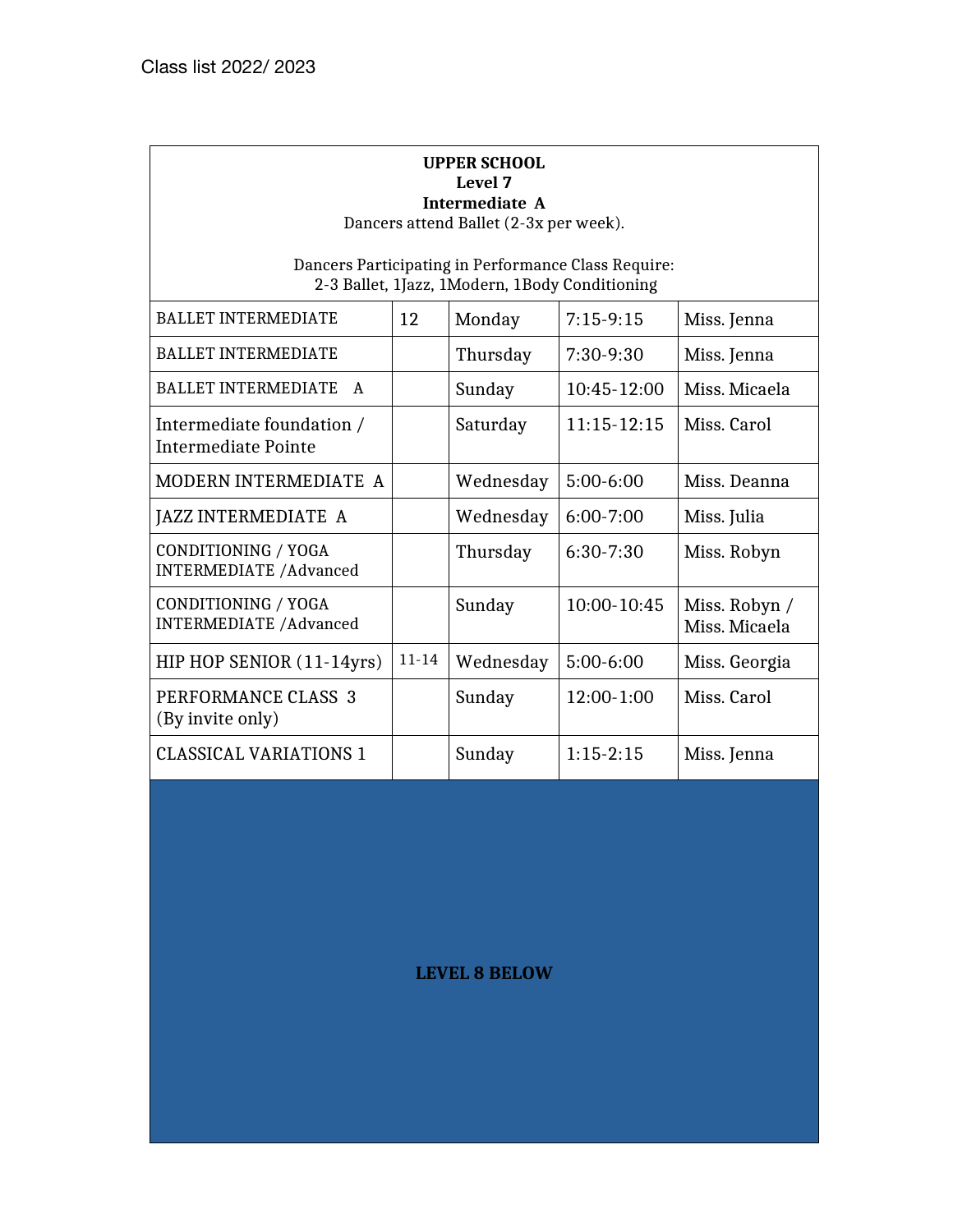## **UPPER SCHOOL Level 8 Intermediate B**

Dancers attend Ballet (2-3x per week).

Dancers Participating in Performance Class Require: 2-3 Ballet, 1Jazz, 1Modern, 1 Classical Variations , 1Body Conditioning

| <b>BALLET INTERMEDIATE</b>                    | 12 | Monday               | $7:15-9:15$   | Miss. Jenna                               |
|-----------------------------------------------|----|----------------------|---------------|-------------------------------------------|
| <b>BALLET INTERMEDIATE</b>                    |    | Thursday             | 7:30-9:30     | Miss. Jenna                               |
| BALLET INTERMEDIATE B                         |    | Sunday               | $1:00-2:30$   | Miss. Micaela                             |
| <b>BALLET</b> Advanced Foundation             |    | Tuesday              | 7:45-9:30     | Miss. Micaela                             |
| <b>BALLET</b> Advanced Foundation             |    | Saturday             | 1:30-3:30     | Miss.Carol                                |
| <b>MODERN INTERMEDIATE B</b>                  |    | Wednesday            | $8:15-9:30$   | Miss. Deanna                              |
| JAZZ INTERMEDIATE B                           |    | Wednesday            | $7:00-8:15$   | Miss. Deanna                              |
| ADVANCED CONDITIONING                         |    | Tuesday              | $7:00 - 7:45$ | Miss. Julia                               |
| ADVANCED CARDIO/ YOGA                         |    | Thursday             | $6:30-7:30$   | Miss. Robyn                               |
| ADVANCED HIP HOP (14+)                        | 14 | Wednesday            | $6:00 - 7:00$ | Miss. Georgia                             |
| <b>Classical Variations 2</b>                 |    | Sunday               | $2:30-3:30$   | Miss.Micaela<br>Miss. Carol<br>Miss.Jenna |
| <b>APPRENTICE TO CDTS</b><br>(By invite only) |    | Saturday &<br>Sunday | $3:30 - 5:00$ | Miss.Micaela                              |

LEVEL 9/10 BELOW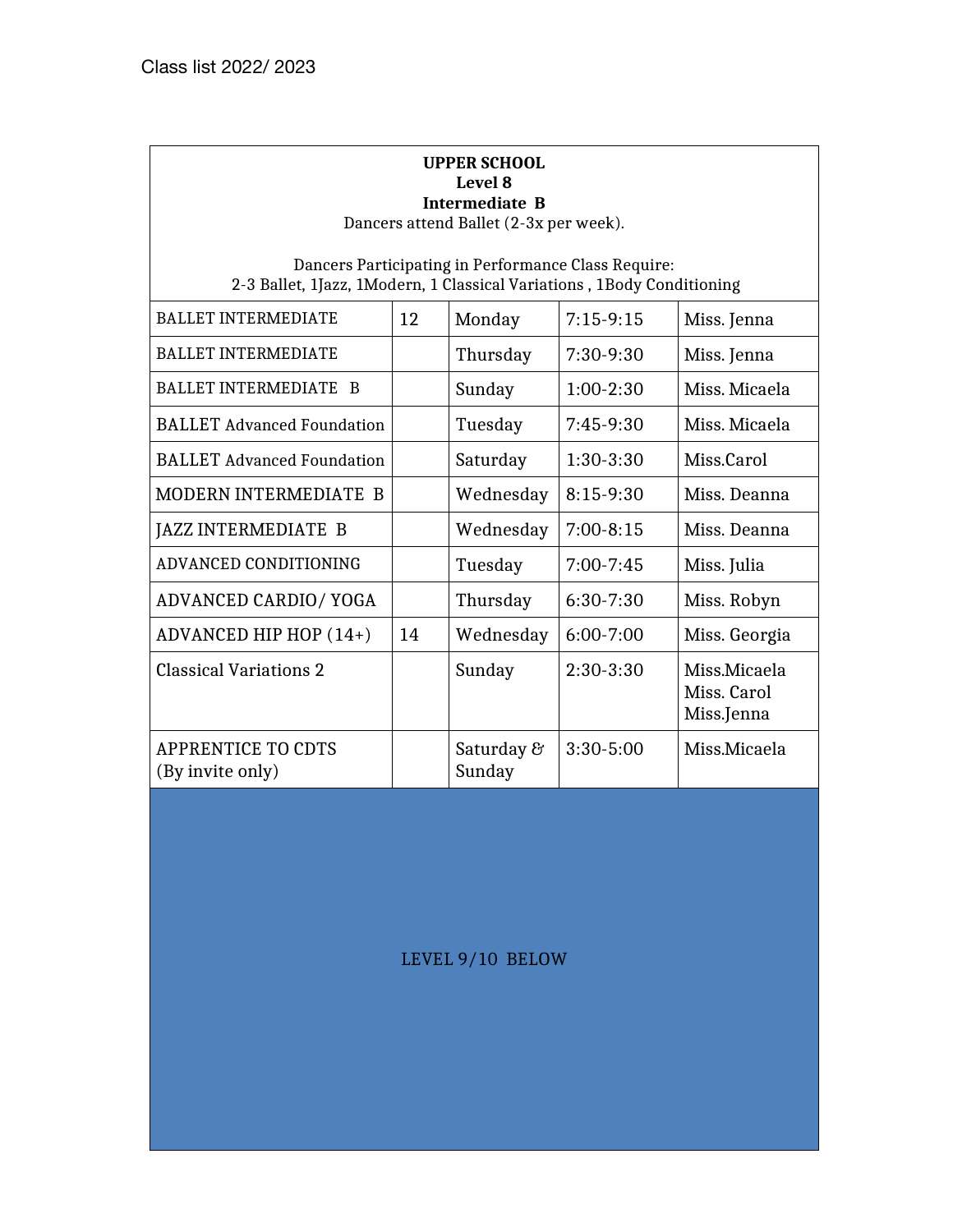## **Advanced 1 = Level 9 Advanced 2 = Level 10**

Contemporary classes are split into A  $\mathcal C$  B only due to size: Faculty make the choices of which class to register for a list is sent out prior to registration

Dancers attend Ballet (3x per week). Dancers participating in CDTS must audition or be invited by the Artistic Director

CDTS Requires: 3 Ballet, 1Jazz, 1Modern, Body Conditioning, Classical Variations

| <b>CLASS</b>                                        | $\operatorname{AGE}$ | <b>DAY</b>    | <b>TIME</b>   | <b>TEACHER</b>                             |
|-----------------------------------------------------|----------------------|---------------|---------------|--------------------------------------------|
| <b>BALLET Advanced 1</b>                            |                      | Monday        | $6:00 - 7:45$ | Miss. Carol                                |
| <b>BALLET Advanced 1</b>                            |                      | Monday        | $7:45-9:30$   | Miss. Carol                                |
| <b>BALLET Advanced 1</b>                            |                      | Thursday      | 7:30-9:30     | Miss. Micaela                              |
| <b>BALLET Advanced 1</b>                            |                      | Sunday        | $1:00-2:30$   | Miss. Carol                                |
| <b>BALLET Advanced 2</b>                            |                      | Saturday      | $1:45-3:30$   | Miss. Micaela                              |
| <b>BALLET Advanced 2</b>                            |                      | Tuesday       | 7:45-9:30     | Miss. Julia                                |
| JAZZ Advanced A                                     |                      | Wednesday     | $8:15-9:30$   | Miss. Julia                                |
| <b>MODERN Advanced A</b>                            |                      | Wednesday     | $7:00-8:15$   | Miss. Georgia                              |
| JAZZ Advanced B                                     |                      | Wednesday     | $7:00-8:15$   | Miss. Julia                                |
| <b>MODERN Advanced B</b>                            |                      | Wednesday     | 8:15-9:30     | Miss. Georgia                              |
| <b>Advanced Conditioning</b>                        |                      | Tuesday       | $7:00 - 7:45$ | Miss. Julia                                |
| Advanced Yoga/ Cardio                               |                      | Thursday      | $6:30-7:30$   | Miss. Robyn                                |
| Advanced Hip Hop 14+with<br>PREVIOUS DANCE TRAINING | $14+$                | Wednesday     | 6:00-7:00     | Miss. Georgia                              |
| <b>CLASSICAL VARIATIONS 3</b>                       |                      | Sunday        | $2:30-3:30$   | Miss.Micaela<br>Miss. Carol<br>Miss. Jenna |
| Saturday & Sunday<br><i>*CDTS</i> rehearsal time    |                      | $3:30 - 5:00$ |               |                                            |

**HIP HOP PROGRAMS BELOW**